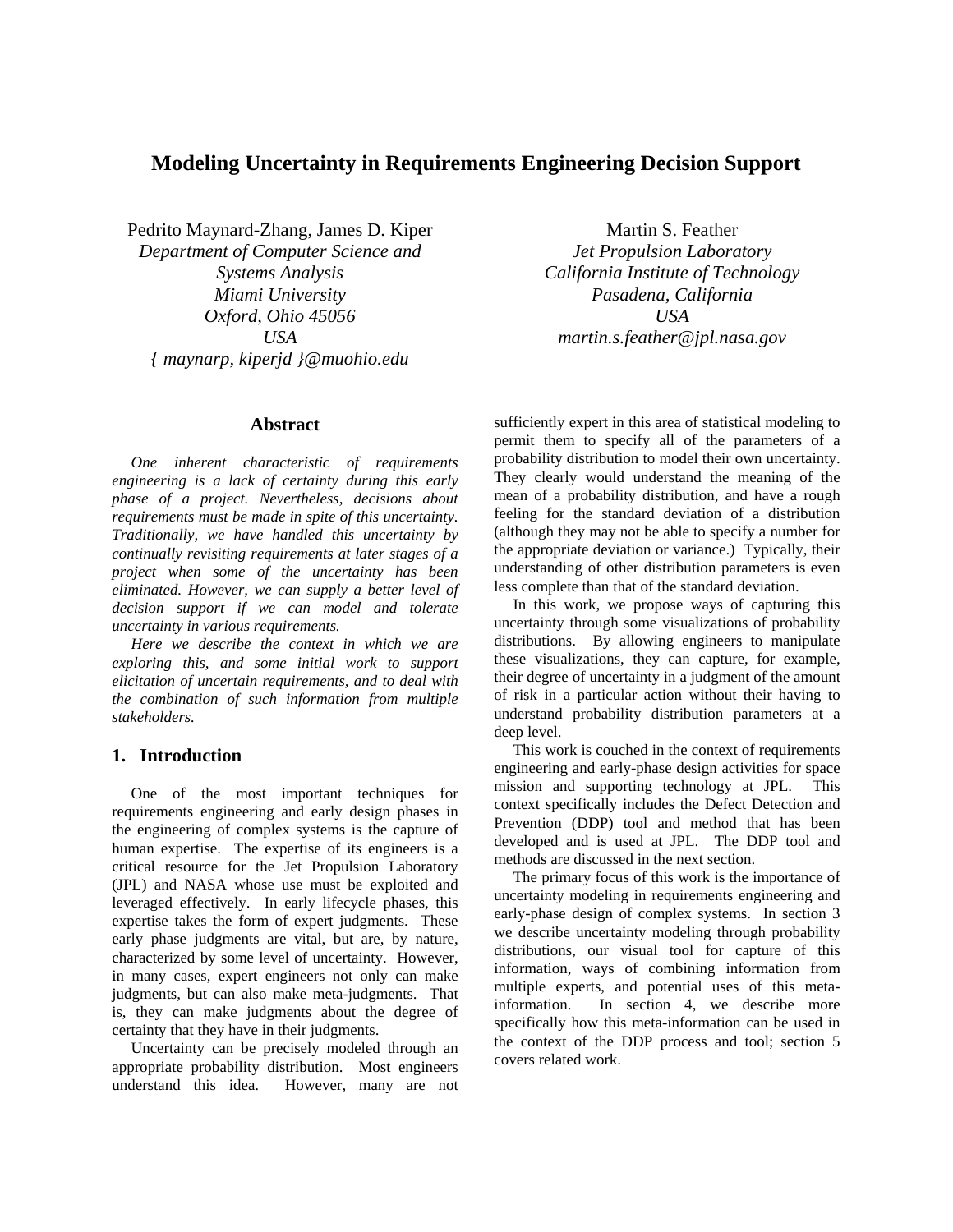## **2. Context – DDP and requirements**

 "Defect Detection and Prevention" (DDP) is a risk analysis process and custom software developed and used at JPL. DDP's primary use is risk assessment in the early stages of projects. To do this, risk information is elicited from experts, using the DDP software to capture their information on-the-fly, to present the growing aggregation of their information via various visualizations, and assist them in decisionmaking based on that information. For more details, see [4].

The risk information gathered in the course of DDP sessions is an instance of the human expertise with which this paper is concerned. In DDP, this includes experts' judgments on risk-related information: the risks themselves - what are they, which "objectives" (a.k.a. "goals" or "requirements") they threaten (and by how much – in common risk parlance, their "severity"), and their likelihoods; the aforementioned objectives, and their relative importance; and finally the so-called "mitigations" (options for reducing risks) – their costs, which risks they reduce, and by how much.

The sum total cost of all the identified options for reducing risks usually far exceeds the resources available; hence one of the primary purposes of using a method such as DDP is to determine a cost-effective selection of mitigations. It is apparent that this is an optimization problem – objectives, risks and mitigations comprise a model: mitigations are *options* (each one can be chosen, or not), and for a given selection of mitigations, the *cost* (sum of costs of the selected mitigations) can be computed, and the *benefit* (sum of expected attainment of objectives, taking into account the risks that threaten them, where those risks have been reduced by the selected mitigations) can also be computed.

In practical applications of DDP the experts have provided us with dozens to hundreds each of objectives, risks and mitigations, and thousands of connections among them. This highlights the need to follow an effective process for elicitation of such information. It also highlights the need for computer support for investigations of the accumulation of this information – (e.g., for 50 mitigations, there are  $2^{50}$ ways of selecting from among them). For this purpose we have applied heuristic search techniques – the familiar ones of Simulated Annealing and Genetic Algorithms, and some novel machine-learning based techniques involving abduction and *treatment learning*. See [2, 10].

An important point to note is that these studies are typically done early in the development lifecycle – the time when there is maximum influence on the development to follow (because few commitments have been made), and yet foresight is hazy. Typically the novel aspects of whatever we are considering means that information from past projects is of only partial guidance, and that expert judgments must be utilized. As a result *uncertainty* pervades this process.

Our reaction to date has been to deal with this at the *decision* end of the process. The DDP process gathers expert judgments in the form of discrete pointestimates (e.g., this risk's likelihood is 0.7), or, on occasion, min/max range estimates (e.g., this risk's likelihood is at least 0.6 and at most 0.8). The DDP software computes with these point (or range) values. During the decision-making phase we compensate for the uncertainty that lies behind these numbers: for example, when using heuristic search to locate a (nearly) optimal solution for a given cost bound, we do not limit out attention to the one "best" solution returned by the search, rather, we explore interesting alternatives in the neighborhood of that "best" solution. These include sensitivity analysis, data clustering, and visualization of these clusters. [3]

There are good reasons to seek to deal with uncertainty from the information elicitation phase onwards. How this can be done efficiently and effectively is the goal of the remainder of this paper.

### **3. Uncertainty Modeling**

One of the weaknesses of the DDP ontology is that it does not attempt to model the uncertainty in the expert opinion that is collected. However, experts frequently entertain a degree of uncertainty about the opinions they express. Furthermore, they are often quite capable of reflecting deeply on this uncertainty and describing it in a way that can be represented mathematically. (In a later section, we refer to some of the literature in related fields in which experts have been able to provide this type of insight.)

For example, although an expert may be uncertain about the exact cost of a mitigation, she may be willing to specify a simple distribution over the possible costs most closely matching her uncertainty, e.g., the mean and standard deviation of a Gaussian distribution. Similarly, when rating risk, experts can often quantify their certainty over the risk likelihood via a distribution. Eliciting and explicitly representing this uncertainty provides us with a wealth of information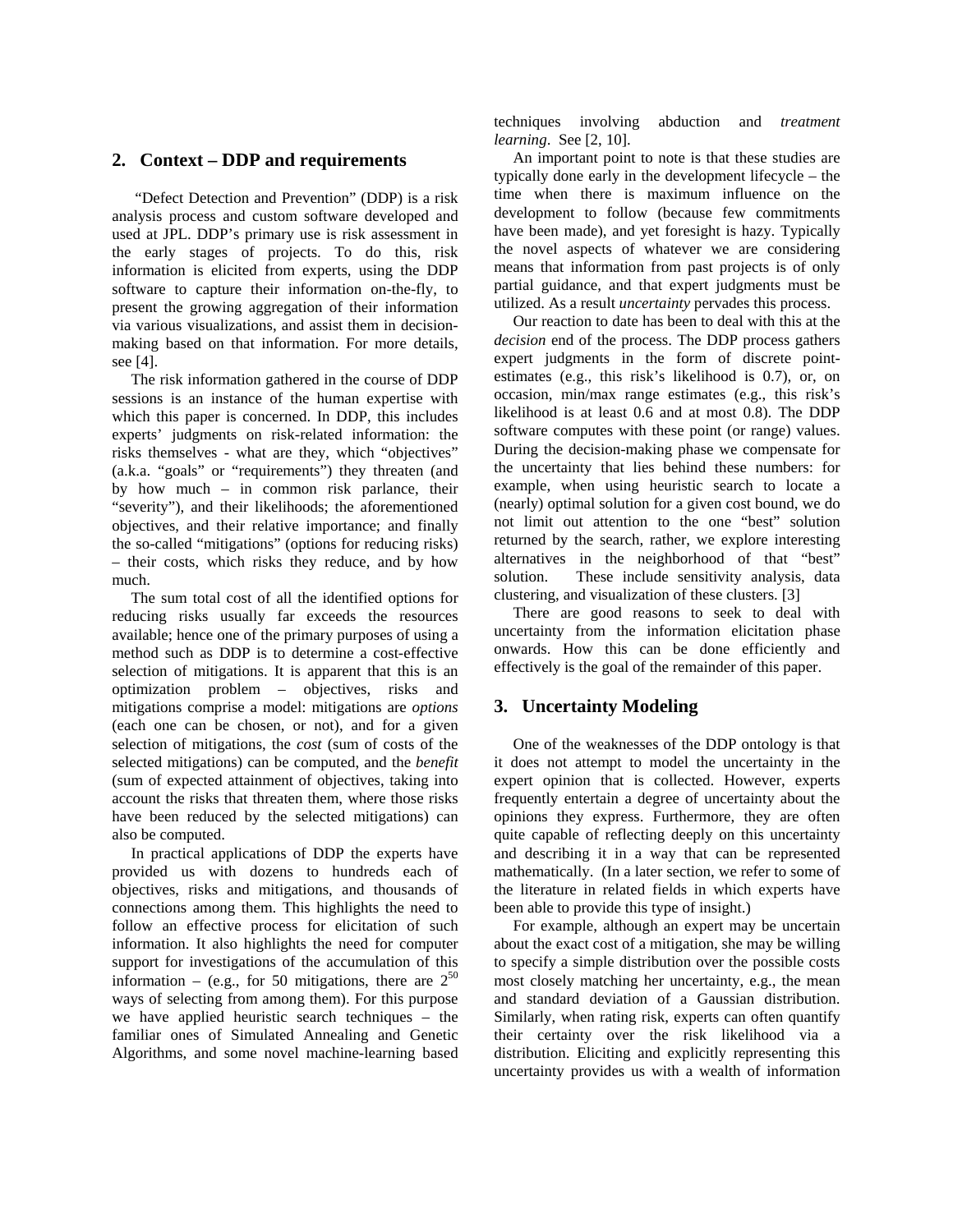that can potentially reduce the space of viable options further by preferring those based on greater certainty. Having a measure of the certainty of experts' judgments, or lack thereof, is surely a valuable asset to a project manager. With minimal training about the meaning of probability distributions, we believe that experts at NASA and elsewhere will be able to provide such information about their certainty.

Successfully solving this problem requires addressing four issues: representation of uncertainty, elicitation of uncertainty, resolution of disagreements between experts, and effective utilization of this information in the decision-making process.

#### **3.1. Uncertainty representation**

By far the most common formalism for representing uncertainty is probability theory. This is due in no small part to its clear, well-understood semantics. In contrast, many alternative proposals for codifying expert uncertainty (e.g., certainty factors) can create unintended inconsistencies in a knowledge base. [13] Much of the recent work in artificial intelligence on representing uncertainty has focused on compact representations of multivariate distributions (e.g., Bayesian networks). This work is largely irrelevant from the perspective of our work, however, because the distributions describing certainty are always over single variables. Thus, it is sufficient to select distributions from standard parametric families such as Gaussians (for continuous variables) or binomials (for discrete variables).

#### **3.2 Uncertainty elicitation and capture**

The traditional approaches to probability elicitation developed in the decision analysis community include visual methods such as probability scales or wheels and indirect methods based on lotteries. [11] Again, much of the recent work on probability elicitation has focused on the challenging problem of effective elicitation techniques for complex, multivariate distributions [1, 14]. We do not encounter many of these challenges due to the fact that we only elicit distributions over single variables. Providing experts with standard parameterized families to choose from further simplifies the elicitation process.

We have developed a modest tool to help capture estimates of uncertainty as represented by probability distributions. As a starting point, we present a picture of a standard probability distribution whose mean is the value previously reported by the engineer. (See Figure 1.) We then allow the users to manipulate this visualization in ways that characterize their understanding of the uncertainty in this judgment. In this version of the tool, the distributions are from the Beta distribution family.

For example, the users may conclude that, if their judgment is wrong, then they have most likely underestimated the value. That is, the probability distribution is skewed to the right. Or they may assert that they have a high degree of certainty, so that the standard deviation of the probability distribution should be smaller. The interface makes this manipulation easy. Figures 2 and 3 below illustrate this interface with these choices.



### **Figure 1: Initial probability distribution given a mean**

The pertinent parameters for the selected probability distribution are captured from the interface, and saved with other project information. Note that experts are allowed to manipulate the parameters in a visual way until they are satisfied. They are not required to understand the associated parameters. (However, these parameters are available for their review, and for direct modification by those with a deeper level of knowledge and experience with such parameters.)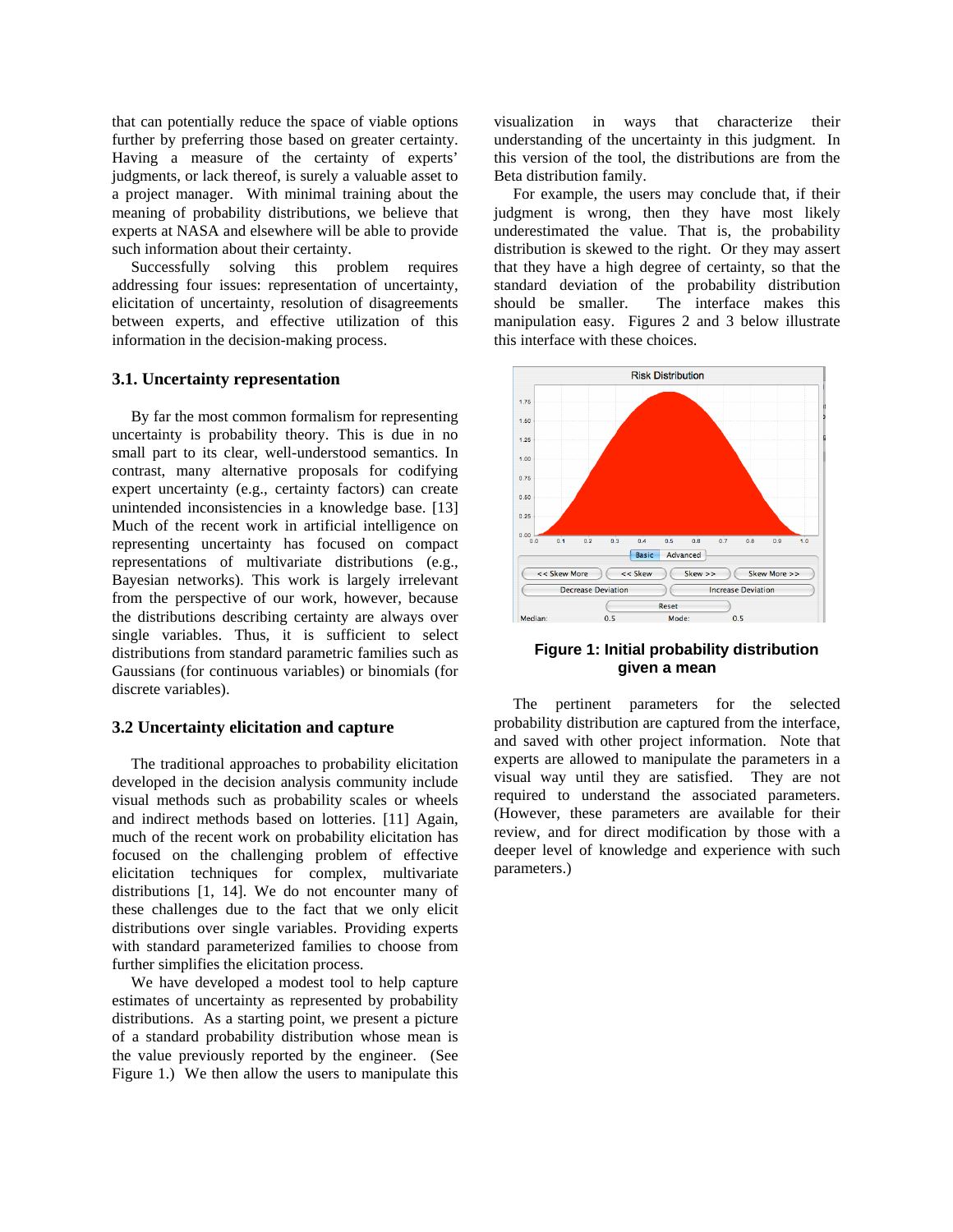

In using a process like DDP or similar collaborative methods and requirements elicitation or early-phase design, hundreds of opinions are elicited from experts. We cannot hope to ask these experts to evaluate the uncertainty probability for every one of these. Instead, we can ask for this insight on an as-needed basis, that is, on the critical issues as determined by the abduction, treatment learning, and decision clustering phases. Of course, we also allow for experts to specify uncertainty even when not asked. Opinions for which no distribution has been explicitly specified we assume to have the default distribution of certainty, i.e., where the given value has a probability of 1 and all other values have a probability of 0.



**Figure 3: Probability with variance reduced** 

### **3.3 Resolving differences among experts**

Given a measure of uncertainty over each variable gives the system additional power to distinguish between preferable worlds, as we will describe momentarily. However, an immediately obvious problem arises: multiple experts may specify different distributions over the same variable, but the system relies on each variable having a unique certainty distribution being associated with it. What is needed is a measure of the aggregate certainty with regards to each variable. The problem of aggregating probability distributions has long been studied in statistics and, more recently, in artificial intelligence. One simple technique that has received a great deal of attention is the Linear Opinion Pool or LinOP which computes a distribution that is a weighted sum of the experts' distributions.

**Definition** *Given probability distributions P*1*, …, PL and non-negative parameters*  $\beta_1$ , ...,  $\beta_L$  such that Σ*i*β*i*=1*, the LinOP operator is defined such that, for any marginal instantiation X=x,* 

LinOP({β1,*P*1}, …, {β*L*,*PL*})(*x*) = Σ*i*β*iPi*(*x*). ♦

For example, assume that we are trying to estimate the failure rate of a device called devX. We have 2 experts A and B, whose opinions we seek to achieve our goal.

#### Expert A:

He thinks that devX will break with a probability of at most 0.2. (This is probably too high for a failure probability, but for the sake of simplicity we will use it in the example). When asked to clarify what he means by 'at most P=0.2', he explains:

- With a 30% probability, *devX* will fail to operate with a probability of 0.10
- With a 30% probability, *devX* will fail to operate with a probability of 0.15
- With a 40% probability, *devX* will fail to operate with a probability of 0.20

Expert B:

She thinks that devX will break down with a probability of at most 0.1. But she adds that there is an equal possibility that it may break with a probability of 0.05.

- With a 50% probability, devX will fail to operate with a P=0.05
- With a 50% probability, devX will fail to operate with a P=0.10

In order to combine the experts' opinions into one distribution, we take the weighted average their distributions for each value of the failure rate variable.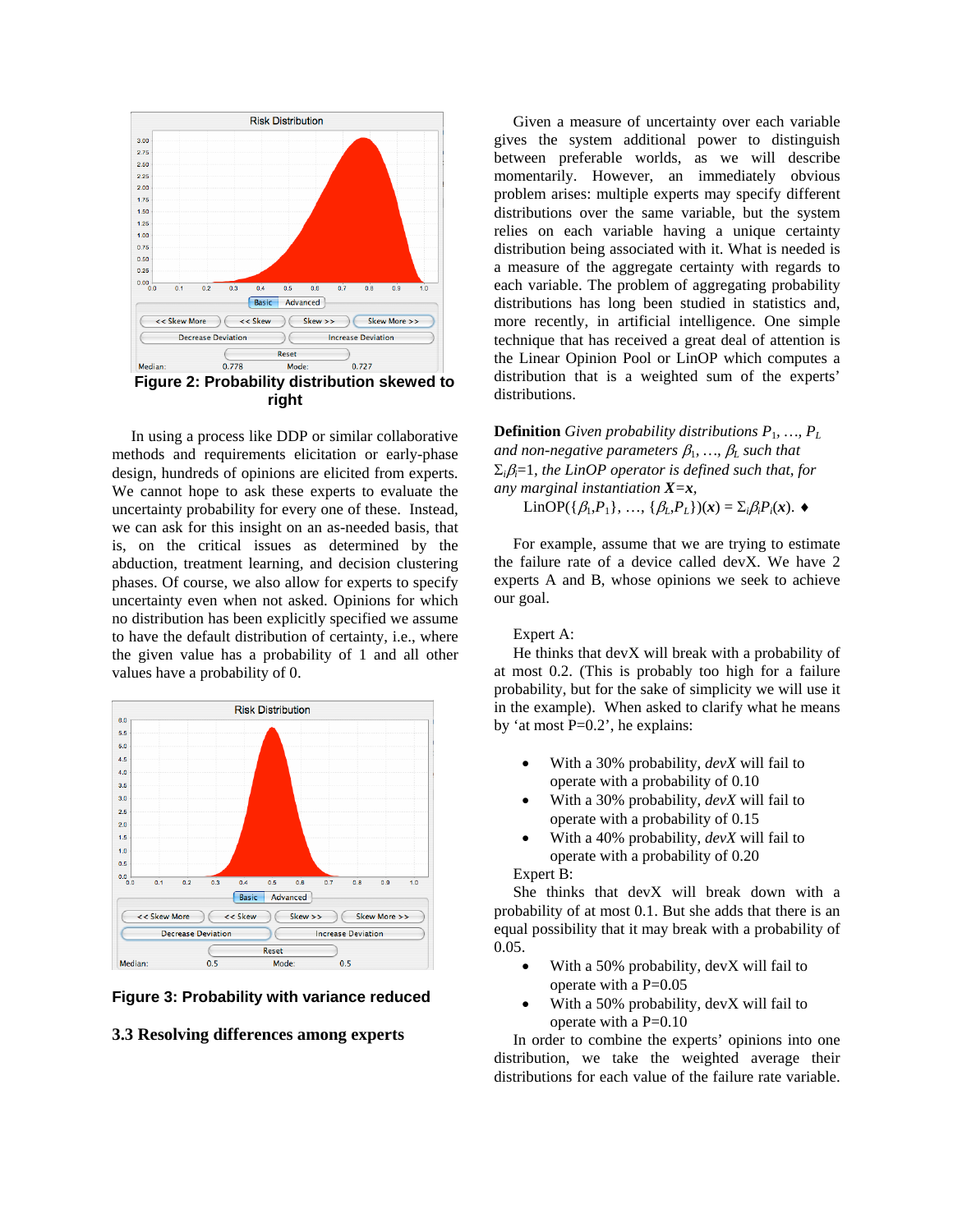Suppose we trust both experts equally so that we weight their opinions equally, that is,  $w_A = w_B = 0.5$ . Then, for example, the LinOP aggregate probability for a 10% failure rate would be

> LinOP(A, B, devX fail at 10%)  $=\sum w_i P_i$ (devX fail at 10%)  $= w_A P_A$ (devX fail at 10%) +  $w_B P_B$ (devX fail at 10%)

 $= 0.5(0.3) + 0.5(0.5) = 0.4$ 

Doing the same calculation for all values of the failure rate variable, we get the distribution describing the aggregate uncertainty.

In spite of its simplicity, intuitiveness, and popularity, LinOP has often been dismissed as a normative aggregation operator, primarily because it fails to satisfy some properties deemed reasonable of all such operators (such as commutativity of aggregation and conditioning – that is, the operations of aggregating a distribution with another distribution and conditioning it with evidence should commute), but also because the weights are often chosen in an ad hoc manner. However, Maynard-Reid II and Chajewska [9] show that when it is accurate to describe the experts as having arrived at their uncertainty by learning from their experience in a way that approximates maximum likelihood estimation, then LinOP is exactly the correct operator to use where the weights correspond to the amount of experience each expert has had. We believe that the experts in Team X approximate these criteria sufficiently well to legitimize the use of LinOP.

#### **3.4 Uncertainty Utilization**

Now, given that every variable has an uncertainty distribution associated with it (whether explicitly or implicitly), if the system encounters two solutions that are in all ways equally preferable but where one exhibits a lesser degree of certainty on some of its variables, the system can safely remove that solution from consideration. More precisely, we can use the additional uncertainty information to eliminate solutions estimated to have lower *expected utility*. The expected utility of a world is its probability multiplied by its utility. Decision theory has shown that the most rational choice in any decision problem is to select a world that maximizes expected utility. In our context, utility is a function that seeks to maximize requirement benefits while minimizing mitigation costs. However, we do not have direct access to the probability of each solution. Because of the difficulties inherent in eliciting such a global joint distribution, we elicit local

distributions over variables instead as described above. Presumably, these would be the corresponding marginal distributions of the joint had it been specified. In general, we cannot compute the joint distribution – and, thus, expected utility – given only marginal probabilities. However, if we assume that all variables are mutually independent (both conditionally and unconditionally), then the expected utility of a solution reduces to the product of the probabilities of the individual variable values that define the solution and the utility of the solution. This independence assumption is strong, but we believe the approximation will prove acceptable in this domain and that the benefits in elicitation and expected utility computation savings will far outweigh the slight loss of accuracy. Finally, we replace the utility measure used by the search to rank solutions with the estimated expected utility measure so that solutions are chosen that maximize expected utility.

Taken as a whole, our proposal incorporating uncertainty can be seen as an approximation of the decision-theoretic methodology. The local elicitation of uncertainty approximates the elicitation of a distribution over the solutions and the iterative combination of search, clustering, and localized expected utility maximization approximates the global expected utility maximization computation. We expect experimental results to show this strategy to outperform the original system that ignores uncertainty, modulo the validity of our assumptions.

### **4. Application to DDP**

In subsection 3.4, we described expected utility maximization in general terms. Here, we apply this to the specific case of incorporating uncertainty in DDP. The DDP process requires engineers and domain experts to make scores, or even hundreds, of judgments about requirements, their weights, risks, their *a priori* likelihoods, mitigations, their costs, and strengths of relationship among requirements and risks and among risks and mitigations. We can clearly not ask these engineers and experts to take more of their valuable time to give probability estimates for each of these values. However, we have tools that can help to pare down the number of decisions to the vital ones. Menzies' treatment learning [2, 10] can determine which decisions are significant, and which are nearly irrelevant. Decision clustering and visualization [3] can help managers reduce the search space of viable solutions to a set that, in addition to meeting cost and effectiveness objectives, meet their less measurable criteria.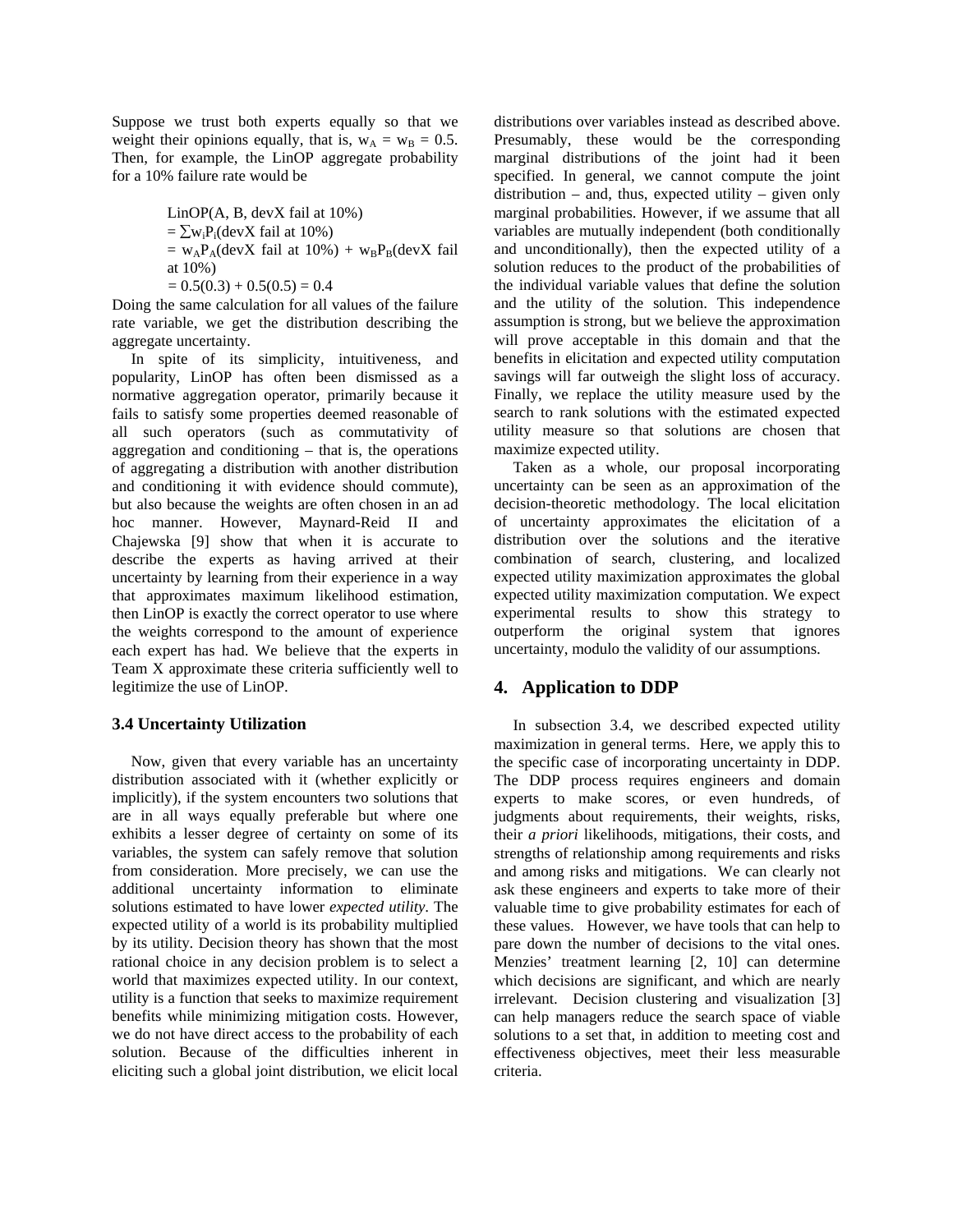Thus, we propose that the modeling of uncertainty be applied after the other tools (treatment learning, decision clustering, etc.) have isolated the most important decision variables. We would then ask engineers and domain experts to give an estimate of the uncertainty in their previous single number estimates using the visual tool described in section 3.2. That is, we model their uncertainty with a probability distribution. For example, if an expert is reasonable sure about an estimated probability of 0.2, he would use the tool to model this with a normal distribution with a fairly small standard deviation. Thus, the expert would have to give three pieces of information about the probability distribution, e.g., normal, the mean, and the standard deviation. (Of course, the visualization of the probability distribution allows the engineer to specify these parameters with implicitly given numerical values.) If he was less sure, then he might give a larger estimate of the standard deviation.

In another situation, an expert might report that the estimate of 0.2 that she previously reported is the most likely value, but that if it is wrong, it is more likely to be an over-estimate. That is, the probability is skewed to the left. As demonstrated in section 3.2, our uncertainty visualization tool allows this type of manipulation.

### **5. Related Work**

In Section 3, we described some of work related to the concepts discussed there. Here we mention some additional work related to the issue of combining probability distributions. Resolving differences among distributions so as to combine them has long been a topic of research in statistics [5] and has recently captured the interest of artificial intelligence researchers as well [9, 12]. Although the LinOP operator we use is perhaps the most used operator due to its simplicity, many other operators have been proposed including LogOp (similar to LinOp but based on a product of logarithms instead), Bayesian updating, and iterative elicitation methods. Each method has tradeoffs – indeed, the literature is full of impossibility theorems. However, recent advances have been made by taking advantage of information available about the experts (e.g., their expertise or how they acquired their beliefs) or of structure inherent in their beliefs.

Researchers have tackled this same problem in other domains including the fields of medicine (e.g., the highly successful Pathfinder system [6]), nuclear power [7], and fire management [8]. The approach of some of these efforts is to ask human experts to rate

the uncertainty in their opinions. This training of experts in "the practice of expressing knowledge and beliefs as probability distributions" mentioned above is one of the steps in the NUREG-1150 methodology described in Hora and Iman [7].

### **6. Future directions**

For this to be an effective addition to the DDP process, users need a short introduction to probability distributions to give them an understanding of the typical properties of each. Some other previous efforts have found such training to be possible and effective. The current prototype is a separate Java application. To fully integrate it with the DDP tool, we need to add components to the DDP interface to support selection of probability.

One question that remains to be addressed is this: Is there evidence that the added information about uncertainty makes a difference in the process. We can make an intuitive argument that it does. Suppose that experts agree that a large group of important decisions each have an uncertainty probability that is skewed uniformly in one direction. Intuition would infer that the combinations of these values might conclude that the most likely solution is considerably shifted because of this skewed uncertainty. Although this intuitive argument may be more or less compelling, a more precise study of this would have to be done to determine the real value of this extra information.

# **7. Conclusions**

Requirements engineering and early-phase design of complex systems are inherently uncertain. Engineers and domain experts use their training and experience to produce the best judgments possible in light of this uncertainty. Typically, we are forced to endure this uncertainty early with hope of making more accurate judgments in later phase of the project. Here we treat this uncertainty as an opportunity by collecting metaknowledge about uncertainty from engineers and experts and mining this information. This gives project managers insight into potential strengths and possible areas of weakness in the requirements or design. Since this meta-information about uncertainty is captured in early phases of a project, it can be leveraged to significantly improve the developing system.

### **8. Acknowledgements**

The authors would acknowledge the contribution of Steve Conford as the originator for the DDP process